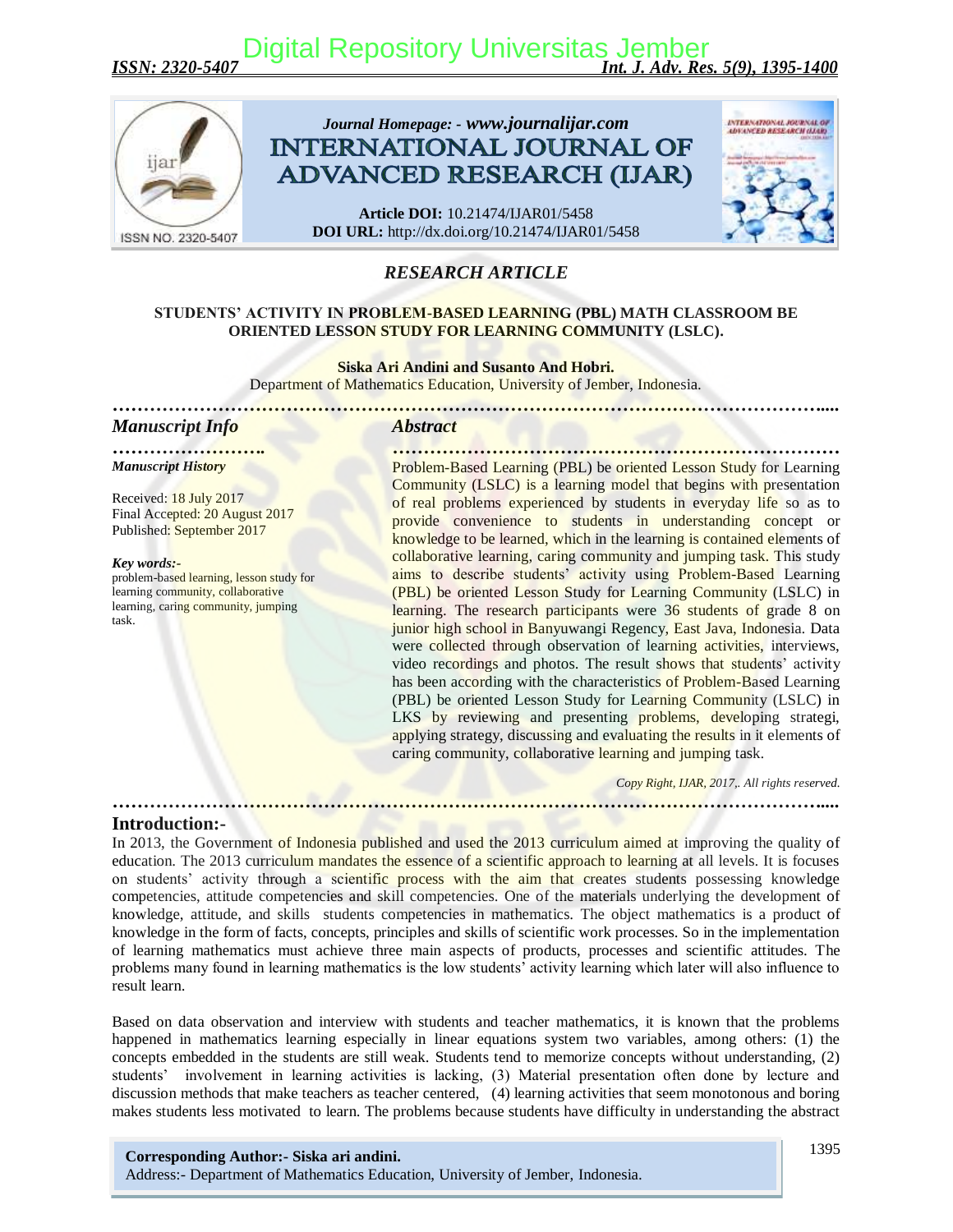mathematical material. These difficulties can have an unfavorable impact on students' understanding. Basically, abstract facts are an explanation for concrete facts and concepts. One indicator of the weakness learning activities is teachers domination. The dominance teachers domination resulted in less learning process that encourage students' activity to be involved and actively develop their knowledge independently. Passive learning conditions and processes will not be able to develop constructivist thinking skills in building students' idea and understanding. It causes students to have a tendency to memorize and only clever theoretically but weak in the application. Therefore, students need to be accustomed to construct knowledge independently through direct and real experience. Learning process based on constructivist theory can build students' idea, understanding, and can give deep meaning in stud[ents' memory. Ramson argues that the development of ideas or students' knowledge can be done by giving](http://repository.unej.ac.id) real problems experienced students in everyday life and relevant to the needs of students' knowledge. So in the learning of teachers are required to be able to package learning activities using learning models that can provide opportunities for students to explore.

Therefore, to overcome these problems required a proper model of learning, one of which is Problem-Based Learning (PBL) be oriented Lesson Study For Learning Community (LSLC). Selection of the model is tailored to the material characteristics, students' condition and student difficulty level. The PBL is a learning model that begins with the presentation of real problems then students seek and analyze problems through direct experiments or scientific studies [1]. Through this learning, students' activitiy and thinking processes become more logical, orderly, and meticulous, making it easier to understanding concept. The implementation *Problem-Based Learning* (PBL) consists of four stages: reviewing and presenting the problem, strategizing, applying strategi, discussing and evaluating the result [2]. The PBL is chosen because it has several advantages, among others: (1) building students' critical thinking ability and giving satisfaction to find a new knowledge; (2) can increase students' activity in learning **process**; (3) give opportunity of student to explore and applying their knowledge have into the real world.

Lesson Study for Learning Community (LSLC) is a lesson study has changed towards collaborative and learning community [3]. Things to consider in the implementation of LSLC is how students learn from each other and including teachers also have to learn each other (collaborative learning), caring each other and no one is neglected (caring community). The LSLC activity involves grade VIII math teacher as model teacher and teacher from another school as the observer. Problem-Based Learning (PBL) be Oriented Lesson Study for Learning Community (LSLC) can be applied to two-variable linear equations system what provide a more meaningful learning experience to students with the systematic stage of implementation so students' activity can be achieved well. Successful implementation Problem-Based Learning (PBL) be Oriented Lesson study for Learning Community (LSLC) is supported by students' activity, while teachers required to guide and facilitate student learning activities well.

This research is different from previous research, Reseach Nurina H. And Djamilah B.W aims to describe the effectiveness of PBL and PBL comparison with conventional learning in terms of critical mathematical thinking ability, mathematical and self-esteem creative thinking [4]. Research Fitri, N., et al aims to know how the influence of PBL on students' activity and learning outcomes [5]. Research Cindy and Howards aims to describe analysis of student-centered, problem-based learning facilitation. The focus of this analysis is to understand the goals and strategies of an expert in supporting collaborative learning. While in this study aims to describe the students' activity in accordance with the characteristics of Problem-Based Learning (PBL) be Oriented Lesson Study for Learning Community (LSLC) which contains elements of a caring community, collaborative learning and jumping task. Based on the above background, the research is done to describe students' activity in the linier equations system of two variables using Problem-Based Learning (PBL) be Oriented Lesson Study for Learning Community (LSLC) on junior high school in Banyuwangi Regency, East Java, Indonesia

# **Methods:-**

This research used descriptive qualitative research type. Qualitative descriptive research is a study that describes an event with respect to the process, characteristics, quality and inter-linkages between activities occur [6]. The research participants were 36 students of grade 8 on junior high school with purposive sampling technique. The use of such techniques is based on consideration that the subject has problems identified during initial observation, class data information, and interviews with classroom teachers. The first step in this research is to arrange and validate the research instruments in the form of RPP, LKS, and tests (THB). The research instrument is validated by three validators, namely two lecturers of Mathematics Education, University of Jember and a math teacher. Validation was performed to determine the validity of the instruments used in the research. If the instrument has been valid then the instrument can be used. And if not yet valid then instrument is revised according to the validator's suggestion.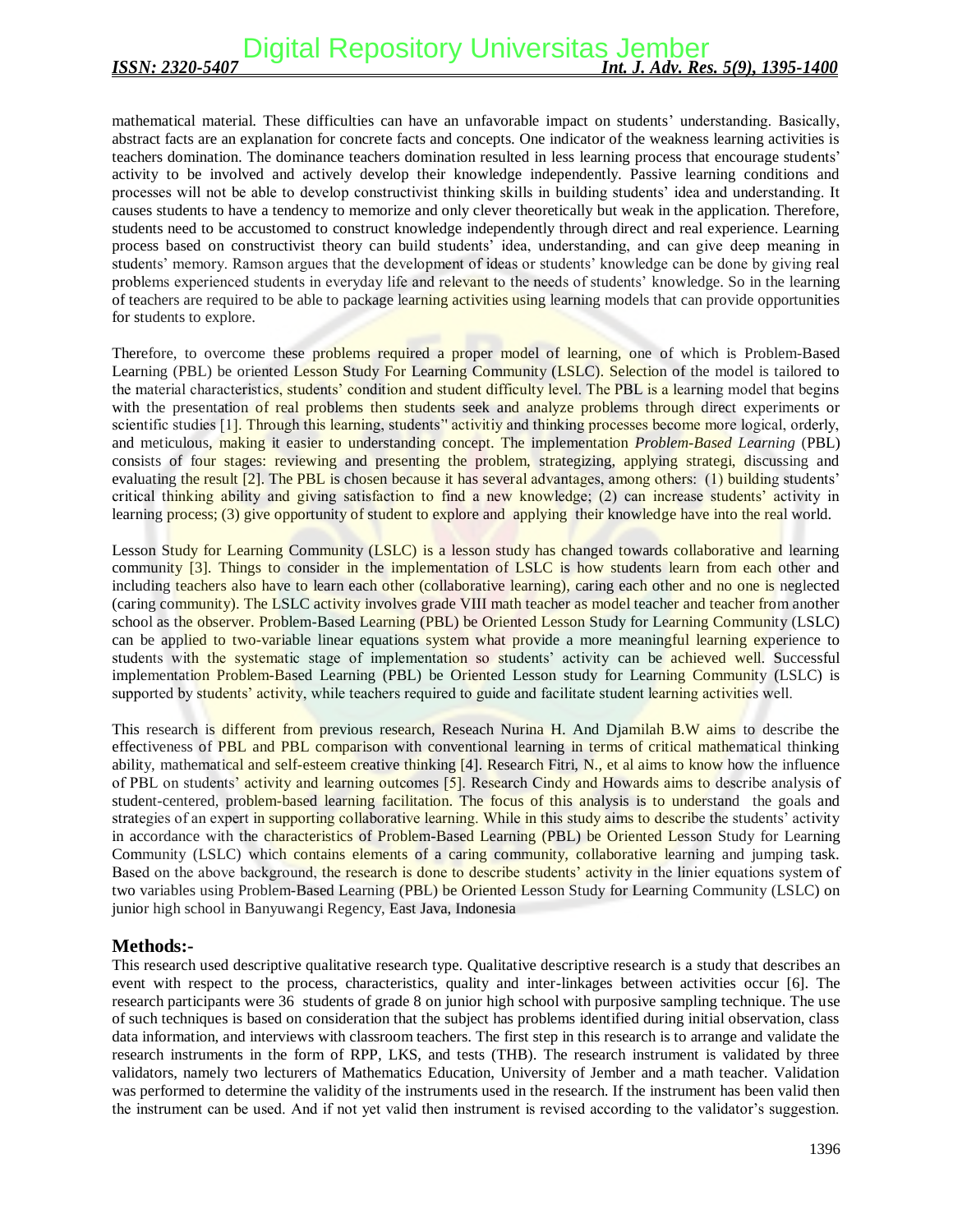Furthermore, the researcher determines the research area, coordinate with math teacher to determine participants and the research schedule.

Data were collected through observation of learning activities, interviews, test and questionnaires ,video recordings and photos. Observation were used to obtain students' activity data and implementation Problem-Based Learning (PBL) be Oriented Lesson Study for Learning Community (LSLC) during the learning process. The observations were conducted by four observers, that is a researcher and three teachers from other schools. Interviews and questionnaires were used to determine teacher responses and student responses to the implementation of Problem-Base[d Learning \(PBL\) be Oriented Lesson Study for Learning Community \(LSLC\). Test were used to determin](http://repository.unej.ac.id)e the level understanding and mastery of students materials during learning. Two tests used are student worksheet (LKS) and test (THB). Making of LKS based on the learning indicators to be achieved and the learning activities of Problem-Based Learning (PBL) be Oriented Lesson Study for Learning Community (LSLC). This LKS contains the working procedures in group discussion, the steps taken in finding a concept and solving the problems about the linier equations system of two variable. The contents of LKS play a role in instilling students' conceptual understanding through real problems, developing students' mindsets, directing students in the problem-solving process and actively engaging in group discussions.

The test (THB) contains five essays about the linier equations system of two variable with a time allocation of 60 minutes. THB also equipped with answer keys and scoring guidelines. The test results are analyzed by recap the score of each student then determine the students' learning completeness category based on Minimum Exhaustiveness Criteria (KKM). Determining classical completeness with criteria if more than or equal to 80% of the total students are able to achieve Minimum Exhaustiveness Criteria (KKM) that has been established school. [7]. Data analysis technique is qualitative descriptive analysis. The results data are processed and analyzed qualitatively. The technique used to test and convince the validity of the data is triangulation, is a method performed by the collection of fixed data from different data sources [8].

## **Results:-**

Based on this research, the process of learning that takes place using Problem-Based Learning (PBL) be Oriented Lesson Study for Learning Community (LSLC) consists of several activities. Students' activity done in groups discussion, one group consists of four students whose adjacent seating. At the end of the study conducted final tests that aimed to determine students' understanding of the concept linier equations system of two variable. In this activity, two groups were chosen, the answers were different and represented the answers of the other groups in one class. Group 1 is encoded with K1 and group 2 is encoded with K2. Students' activity solving the problem of jumping task about linier equations system of two variable. Students are given the freedom to solve the problem by using one of the methods that graph, elimination or substitution. It aims to determine the level of students' understanding of the material that has been studied. The result of students' activity answer in group discussion can be seen in figure 1 and figure 2.

$$
x-y=10
$$
  
\n2x-2y=20  
\n2x-2y=20  
\n2x-2y=20  
\n $0=0$   
\n $0=0$   
\n $y=0$ 

**Figure 1:-** K1 used elimination method.

Student activity in group K1, can reviewing and presenting the problem exactly, however compile, implementing strategies and evaluating the results are less precise.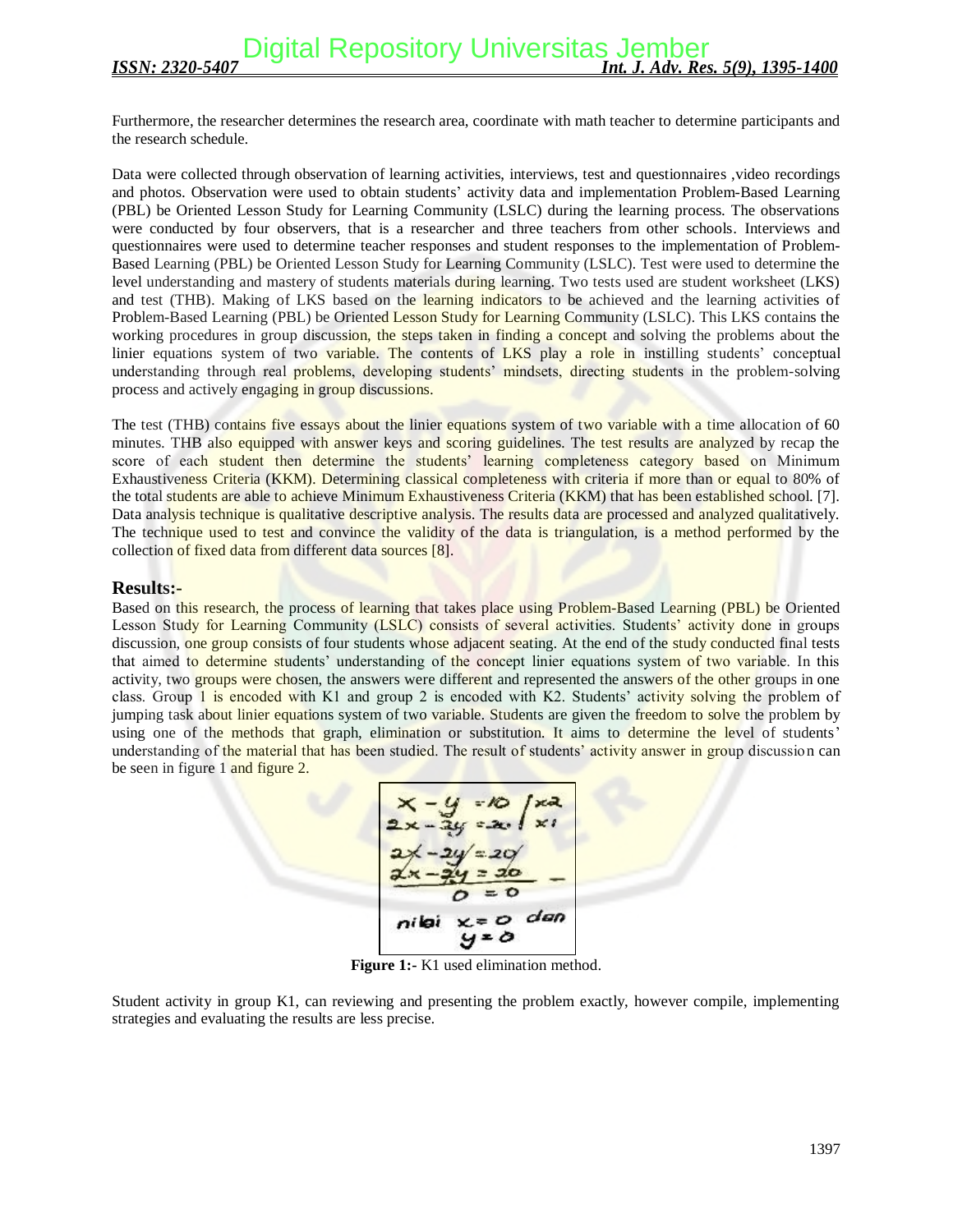

**Figure 2:-** K2 used Graph Method

Stud[ent activity in group K2, can reviewing and presenting problems appropriately, strategizing, implemen](http://repository.unej.ac.id)ting strategy and evaluating the results appropriately.

Student activity in group K1 in solving the problem of jumping task, at strategizing stage, group K1 able to involve prior knowledge in solving the problem. They choose a elimination method to determine the completion of a jumping task problem. At the stage of implementing the strategy, K1 groups apply a mutually agreed upon method of elimination but they do not know that their method use not appropriate. Group K1 thinks that all forms the linier equations system of two variable can be solved by using substitution or elimination methods. Although their method used not appropriate but the discussion conducted by group K1 runs well. It is evident that in group discussions, K1 members work together, give each other comments and suggestions when determine on a settlement, ask a group friend if there is anything less understood so that each group member feels cared and valued.

Students' activity in group K2, students write down the known and asked at the stage of reviewing and presenting the problem. At the stage of strategizing, each member of the K2 group chooses a elimination-substitution method and tries to solve individually and then compare with each work result. The results obtained are same answer. When at the stage of implementing the strategy, one group member advises using another method of graphical methods. When the equation is made graph it turns out that the results obtained are different from previous results. Then each member of the group checks coordinate point passed by a straight line to ensure that the coordinate points along the straight line represent solution the linier equations system of two variable. After making sure of the test point, the K2 group makes a conclusion. Students' activity during the learning process can be seen in figure 3.



**Figure 3:-** students' activity in group discussion

From figure 3, it can be seen that students in groups solve the problems in the LKS. In addition, the students exchange ideas in one group or between groups (collaborative learning), exchange ideas and express opinions, mutual care for each other by providing assistance and explanation to friends if experiencing difficulties in understanding the material (caring community).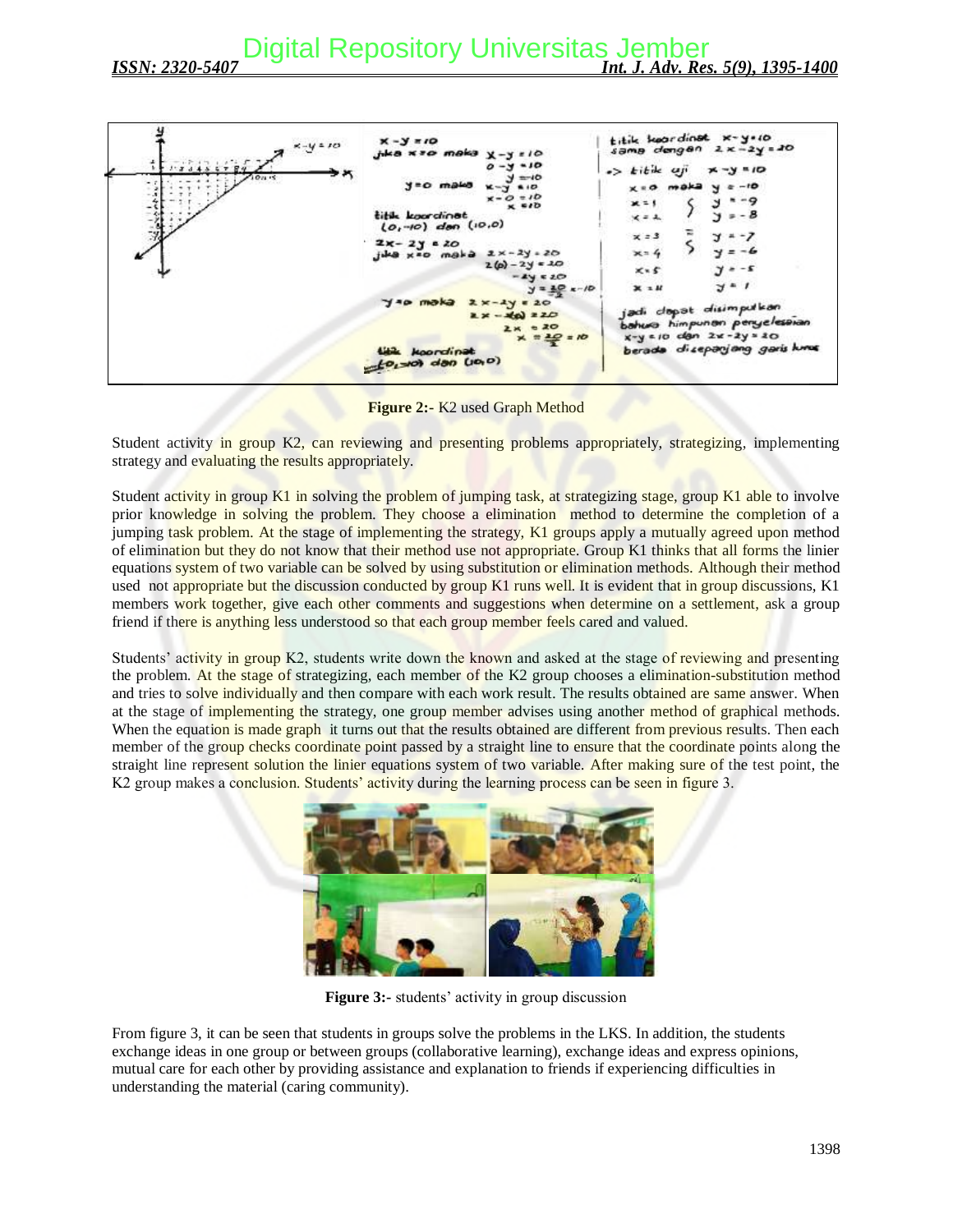The achievement of Student Work Sheet (LKS) in each stage of Problem-Based Learning (PBL) be oriented Lesson Study for Learning Community (LSLC) can be seen in figure 4.



### **Figure 4:-** diagram stages of PBL be Oriented LSLC

#### **Information:-**

Stage 1 Reviewing and **presenting** the problem

- a.Write down what is known and asked
	- b. Create model illustrations

Stage 2 Strategizing, choose the method used to solve the problem

Stage 3 Implementing the strategy, using the selected method to solve the problem

Stage 4 Discussings and evaluating the results

a.Write down the results of the troubleshooting

b. Make a conclusion

c.Presenting the results of the discussion

Tabl[e 4 shows the increasing and decreasing value in each stage in Problem-Based Learning \(PBL\) be orie](http://repository.unej.ac.id)nted Lesson Study for Learning Community (LSLC). The highest stage in the diagram occurs in stage 1 which is reviewing and presenting the problem with the achievement value of 4.52. In this stage, many students are able to identify tasks done by writing down the things that are known, asked and make illustrations of mathematical models. In stage 2 the value decreased 0.48 because some students have difficulty when determining the plan and choose the right way or method to solve a problem. In Stage 3 implementing the strategy achievement value of 4.2, where students are able to construct the problem-solving process based on information that is known, asked and using the method chosen. The attainment of value in stage 4 discussing and evaluating the result is 4.2, the student is able to test the results obtained in accordance with the question, explain the settlement coherently and make a conclusion.

# **Discussion:-**

The implementation of Problem-Based Learning (PBL) be Oriented Lesson Study for Learning Community (LSLC) on junior high school in Banyuwangi Regency, East Java, Indonesia in the hope to encourage students' activity to be involved and actively develop their knowledge independently in building students' ideas, students' understanding and can provide deep meaning in students' memory. Problem-Based Learning (PBL) be Oriented Lesson Study for Learning Community (LSLC) is a learning that begins with a problems, where the problems are the focus that must be discussed by students. The purpose of the problems are to activate knowledge and help students to start a learning process by constructing new knowledge.

Based on the results shows that Problem Based-Learning (PBL) be Oriented Lesson Study for Learning Community (LSLC) makes the students more actively involved in meaningful learning. Students' activity is reviewing and presenting problems, strategizing, implementing the strategy, discussing and evaluating the results have a high average with the value activity of each successive stage 4.52; 4.04; 4.20 and 4.24. This is supported by Dewey's opinion that learning will be more meaningful if the students are actively involved in learning and reflect on the knowledge of their learning experience [9]. Students' activity occurs because social interaction students in group discussion (collaborative learning) and the sense of concern among students so that they are feel comfortable when learning (caring community). This is supported also by Vygotsky's theory that social interaction with others spurs the development of new ideas and improves the intellectual development of learners [10]. The difference of previous research results with this research is the research conducted by Clea F. (2002) showed that to get the benefit of Lesson Study, must first learn how to apply the critical lens to test the lesson. Such lenses are for example the lens